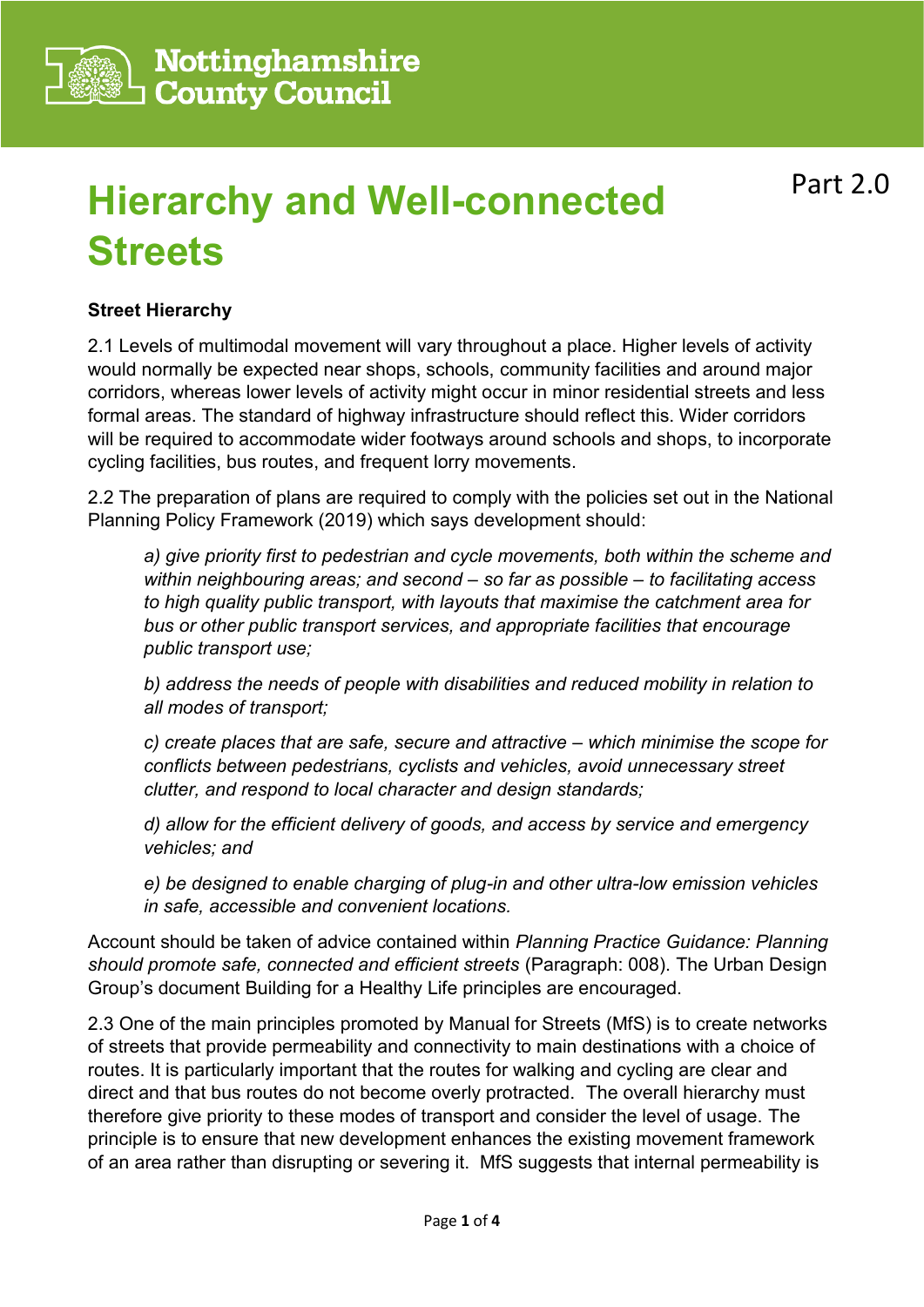important but that the area also needs to be properly connected with adjacent street networks because a development with poor links to the surrounding area creates an enclave which encourages movement to and from it by car rather than by other modes. MfS recommends that pedestrians and cyclists share streets with motor vehicles as this generally provides a more secure environment than connecting pathways as streets can more easily be designed to be overlooked with active frontages. Connected or permeable networks also lead to a more even spread of motor traffic throughout the area and so avoid the need for distributor roads with no frontage development. Furthermore, the avoidance of cul-de-sacs reduces the concentration of traffic on a smaller number of dwellings, negates the need for turning heads which are wasteful in land terms and lead to additional vehicle travel and emissions, particularly by service vehicles.



Consider how best the site can be connected with nearby main routes and public transport facilities.



Internal streets

The typical cul-de-sac response creates an introverted lavout which fails to integrate with its surroundings.



A more pedestrian friendly approach that integrates with the surrounding community. It links existing and proposed streets and provides direct routes to bus stops.

 $\alpha$ 

16

'n

 $\blacksquare$ 

1b **D** 

99

8

ø  $\overline{a}$ 

ø

۵

å

 $\alpha$ 

 $\Box$ 

o

ä

п

ao<br>o

990

 $000$ 

o

0.0

a

d

b)

α

□

□

 $\overline{a}$ ö ap D<sub>O</sub>

# **Integrating new development into the existing urban fabric is essential**



**Dispersed and car-dependent versus traditional, compact and walkable layout Well-connected streets**

2.4 New residential streets should be designed to form part of a well-connected street network (block structure). Well-connected street networks have significant advantages as:

- a shorter route can be used to cover a given area;
- − reversing may be avoided altogether;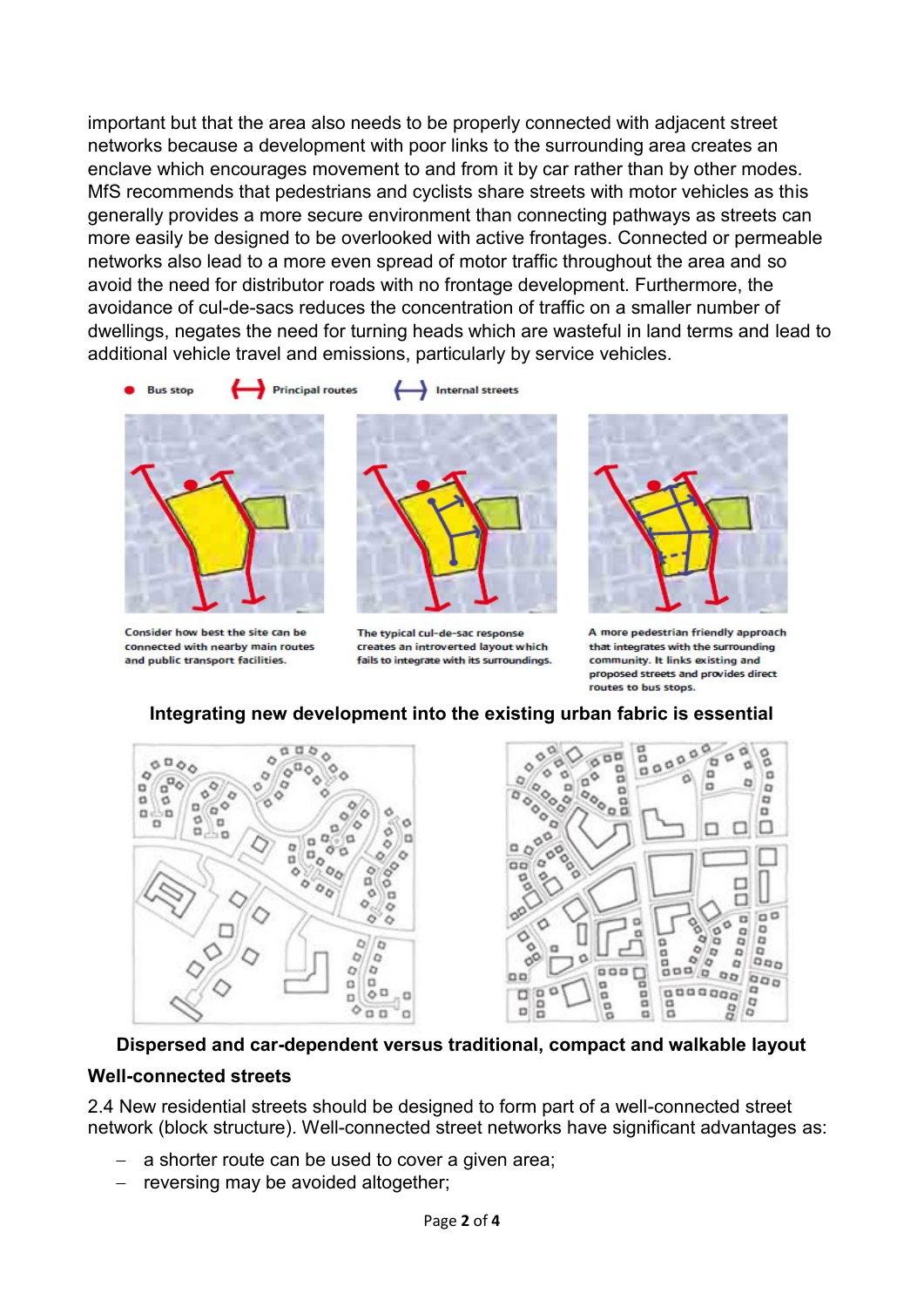- − they minimise land-take by avoiding the need for wasteful turning areas at the ends of cul-de-sacs;
- − they encourage more people to walk and cycle to local destinations, improving their health while reducing motor traffic, energy use and pollution;
- − more people on the streets leads to improved personal security and road safety. Research shows that the presence of pedestrians on streets causes drivers to travel more slowly;
- − for utility companies they provide space for service provision and alternative service routes;
- − for highway and utility maintenance operations traffic can be routed around a point closure if it is necessary to excavate the carriageway for maintenance.

2.5 Developers should aim to provide multiple points of vehicular access onto the wider highway network where land availability and where the external road network permits. These access points should be to adoptable standards and available for general public use. Where multiple points of vehicular access are not provided, the reasons for not doing so must be justified within the submission.

2.6 Cul-de-sacs may provide the only practical solution for developing awkward sites where the site is linear in nature, has difficult topography, boundary or other constraints and where through routes are not practical. Wherever possible cul-de-sacs should be avoided. However, it is accepted that they do have a role to play in some locations. Where this is the case, the opportunity to provide alternative more direct pedestrian and cycle routes should be explored in order to form a walkable neighbourhood. This would be characterised by having a range of facilities within 10 minutes' (up to about 800 m) walk.

2.7 If there is a likelihood that adjacent land will come forward that can be practically served through the development in the future, suitable ransom free connections should be provided to maintain and enhance the movement framework.

### **Bus Routes**

2.8 Larger developments must make provision for an efficient bus routing strategy as identified by way of Transport Assessment. We would support a bus route that serves the greatest majority of dwellings well (in excess of 80%) rather than one that serves all homes poorly with an indirect service. Affordable housing, and higher-density residential development should all be located within 400m of a bus stop, and preferably closer.

#### **Emergency Access**

2.9 We will not normally seek emergency accesses because of:

- − enforcement problems arising from their misuse;
- − potential difficulties that could be encountered by the emergency services;
- − maintenance issues and vandalism of access-control equipment; and
- − general crime and anti-social behaviour problems.

2.10 Where there are valid reasons why at least two points of access cannot be achieved, and where the development proposal is otherwise acceptable to us, we may be prepared to consider an emergency access as long as:

- − the emergency link is also of strategic benefit for pedestrians and cyclists;
- − highway safety is not compromised and the access is not likely be a source of crime or anti-social behaviour problems;
- − there are appropriate means of controlling its use;